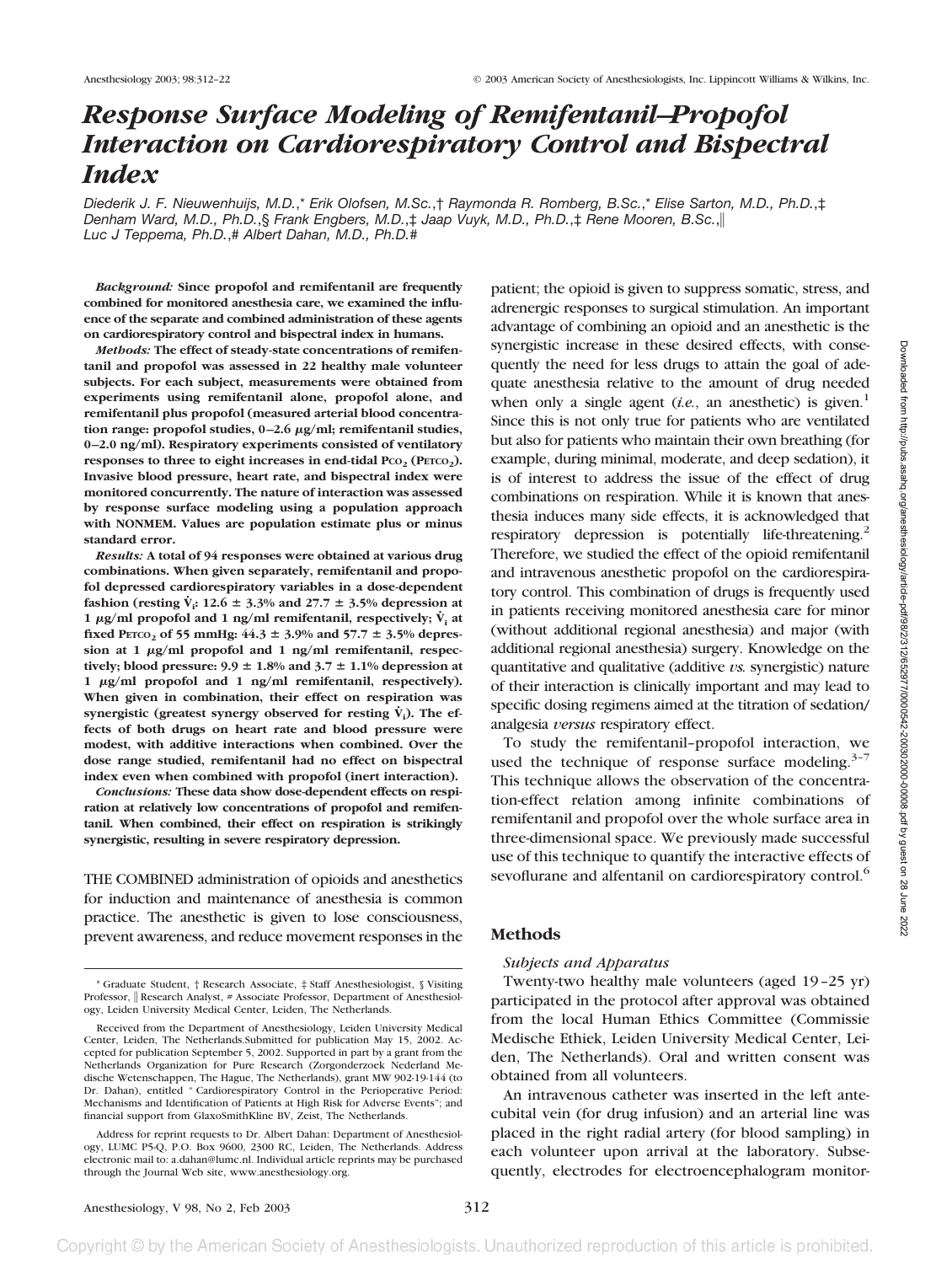ing (BIS® Sensor, Aspect Medical Systems, Newton, MA) were placed on the head as specified by the manufacturer and the subjects rested for 20 to 30 min. Next a face mask was applied over the mouth and nose. Gas flow was measured with a pneumotachograph connected to a pressure transducer and electronically integrated to yield a volume signal. Corrections were made for the changes in gas viscosity due to changes in oxygen concentration of the inhaled gas mixtures. The pneumotachograph was connected to a T-piece. One arm of the T-piece received a gas mixture from a gas mixing system consisting of three mass-flow controllers (Bronkhorst High-Tec, Veenendaal, The Netherlands). A personal computer provided control signals to the mass-flow controllers so that the composition of the inspired gas mixtures could be adjusted to force end-tidal oxygen and carbon dioxide concentrations ( $P_{ET}O_2$  and  $P_{ET}O_2$ ) to follow a specified pattern in time. The  $O_2$  and  $CO_2$  concentrations of inspired and expired gases and the arterial hemoglobin- $O<sub>2</sub>$  saturation (SpO2) were measured with a Datex Multicap gas monitor and Datex Satlite Plus pulse oximeter, respectively (Datex-Engstrom, Helsinki, Finland).

The electroencephalogram was recorded using an A-2000 monitor with software version 3.3 (Aspect Medical Systems). The monitor computed the bispectral index over 2-s epochs. We averaged the bispectral index values during 1 min-intervals and used data points obtained at 3-min intervals.

## *Study Design*

Resting ventilation and PETCO<sub>2</sub> (*i.e.*, without any inspired  $CO<sub>2</sub>$ ), blood pressure, heart rate, bispectral index, and the ventilatory response to hypercapnia were measured before and during infusion of remifentanil, propofol, and the combined infusion of these agents. Initially control (*i.e.*, without the administration of any agent) values were obtained. Next, the infusion of remifentanil was started and cardiorespiratory and bispectral index parameter values were obtained at steady state blood target concentrations. After this set of experiments, the infusion was terminated and the subject rested for 1 h. Next, the infusion of propofol was started and cardiorespiratory and bispectral index parameter values were obtained at steady state blood target concentrations. Subsequently, parameter values were obtained during the combined administration of remifentanil and propofol. In some subjects, two to three experiments were performed at different propofol–remifentanil combinations. The subjects were randomly assigned to a fixed scheme of target concentrations of remifentanil and propofol. The scheme was designed ensuring that, in the applied dose ranges, evenly spread data points were obtained.

#### *Ventilatory Response to Hypercapnia*

The ventilatory response to  $CO<sub>2</sub>$  was obtained by using the "dynamic end-tidal forcing" technique.<sup>8,9</sup> After assessment of resting variables, three to eight increases in  $PETCO<sub>2</sub>$  were applied to obtain data points for the steadystate ventilatory response. The increases varied from 3 to 19 mmHg. The increased PETCO<sub>2</sub> readings lasted at least 8 min. When on-line analysis revealed that a ventilatory steady-state had not been reached, the duration of hypercapnia was extended. The order of increases was arbitrarily chosen. All hypercapnic studies were performed at a background of moderate hyperoxia ( $P_{ET}O_2$ ) 120 mmHg).

The increased  $P$ ETCO<sub>2</sub> and the corresponding  $V_i$  breathto-breath data were averaged over 10-breaths. Data points were obtained at the end of the  $PETCO<sub>2</sub>$  increase. This procedure yielded three to eight steady-state data points. We expressed  $V_i$  as a linear function of PETCO<sub>2</sub>:

$$
\dot{V}_i = S(P_{ET}CO_2 - B)
$$
 (1)

where S is the ventilatory  $CO<sub>2</sub>$  sensitivity and B the extrapolated  $\text{PETCO}_2$  at zero  $\dot{V}_i$ . Parameters S and B were determined by linear regression of  $V_i$  on PETCO<sub>2</sub>.

## *Remifentanil and Propofol Administration, Blood Sampling and Assays*

Propofol and remifentanil were administered using target controlled infusion (TCI) systems. For propofol, we used a palm-top computer (Psion, London, UK) programmed with a three-compartment propofol pharmacokinetic data set to control an infusion pump (Becton Dickinson, St. Etienne, France).<sup>10,11</sup> For remifentanil, we used a custom built infusion pump that was programmed with a remifentanil pharmacokinetic data set (Remifusor, University of Glasgow, Glasgow).<sup>12</sup> These systems allow a specified target plasma concentration of remifentanil and propofol to be rapidly achieved and maintained. Hypercapnic studies were performed  $\sim$ 10 min after blood remifentanil and propofol had reached their target concentrations. Since this equals more than five to 10 times the remifentanil and propofol blood-effect-site equilibration half-lifes, we assumed that brain and blood remifentanil and propofol concentrations were in equilibrium.

Before and after changes in target drug concentrations, arterial blood samples for determination of remifentanil and propofol concentrations were collected. Blood for propofol determination was collected in syringes containing potassium oxalate. Propofol concentrations were determined by reverse-phase high performance liquid chromatography. $13$  Samples for the determination of blood remifentanil concentrations were collected into tubes containing sodium heparin and immediately transferred to tubes containing 50% citric acid (to inactivate esterases) before freezing at  $-20^{\circ}$ C. The assay method is based on tandem mass spectrometry detection.<sup>14</sup>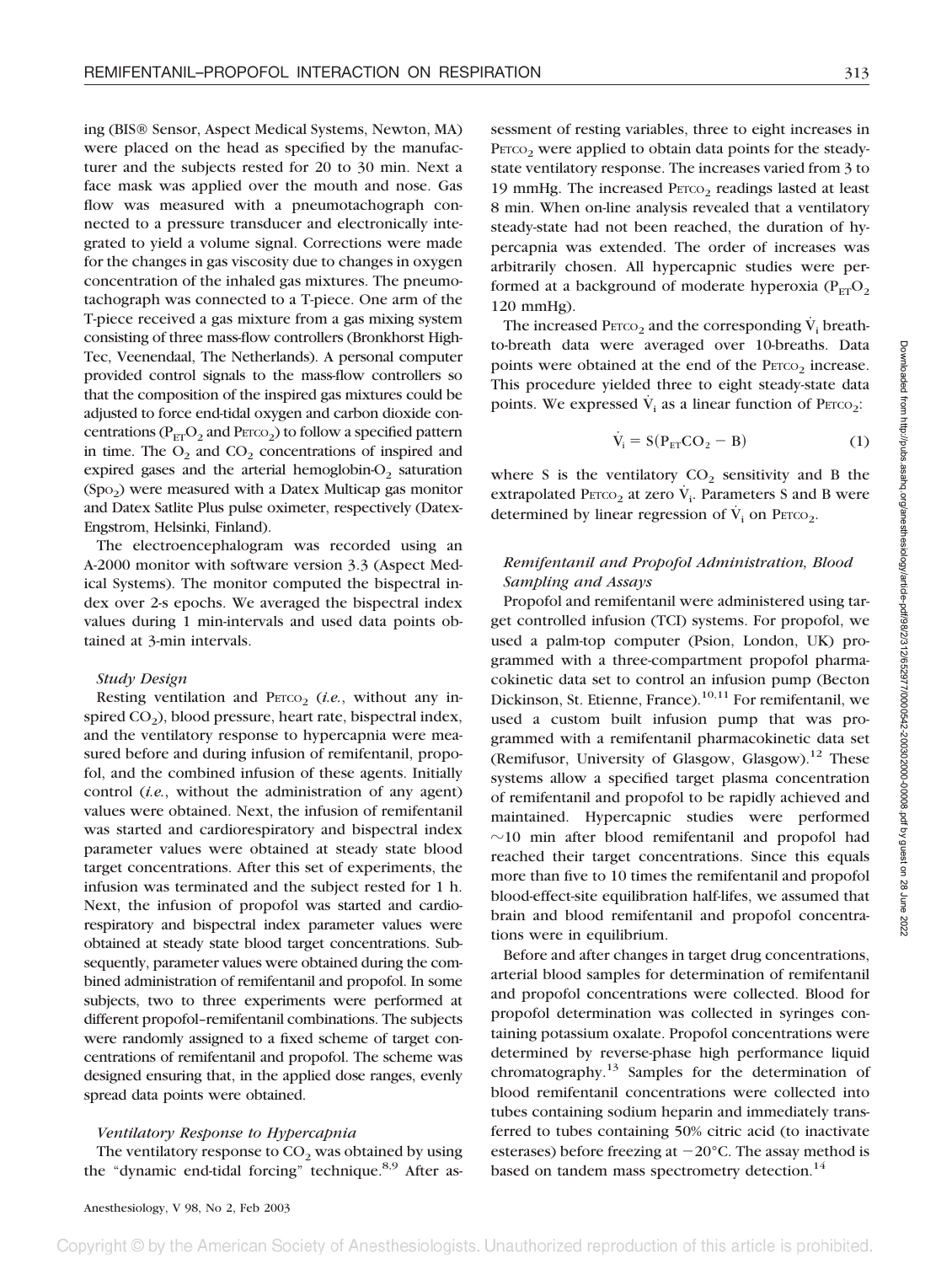## *Response Surface Modeling*

Analysis was performed on the following variables: resting inspired minute ventilation  $(\dot{V}_i)$  and  $P_{ETCO_2}$  (*i.e.*, without any inspired  $CO<sub>2</sub>$ ), slope of the hypercapnic ventilatory response  $(S)$ , ventilation at a fixed PETCO<sub>2</sub> of 55 mmHg ( $V_{55}$ , calculated from S and B), mean arterial pressure (MAP), heart rate (HR), and bispectral index. The basis of the pharmacodynamic model is similar to the previously published model. $6$  The single-drug concentration-effect (*C*-*E*) relationship is given by

$$
E(C) = E_0 \cdot \left\{ 1 - \left[ \frac{C}{C_{50}} \right]^{\gamma} \cdot \frac{1}{2} \right\}
$$
 (2)

where  $E_0$  is the baseline drug effect,  $C_{50}$  the value of  $C$ that gives 50% depression, and  $\gamma$  a nonlinearity parameter; notice that the model is linear when  $\gamma = 1$ . A straightforward extension for two concomitantly administered drugs ( $C_r$  = remifentanil concentration,  $C_p$  = propofol concentration) is obtained by respecting Loewe additivity<sup>15</sup>:

$$
E(C_r, C_p) = E_0 \cdot \left\{ 1 - \left[ \frac{C_r}{C_{50,r}} + \frac{C_p}{C_{50,p}} \right]^\gamma \cdot \frac{1}{2} \right\} \tag{3}
$$

Note that isoboles in the  $C_r-C_p$  plane are straight lines, irrespective of the value of  $\gamma$ . Deviations from additivity can be modeled as:

$$
E(C_r, C_p) = E_0 \cdot \left\{ 1 - \left[ \frac{C_r}{C_{50,r}} + \frac{C_p}{C_{C_{50,p}}} \right]^{NQ} \cdot \frac{1}{2} \cdot I(Q) \right\} \quad (4)
$$

with *I*(*Q*) a smooth function (spline) with a parameter denoting maximum interaction  $I_{\text{max}}$  at  $I(Q_{\text{max}})$  and  $Q =$  $U_r/(U_r+U_p)$ ,  $U_r = C_r/C_{50,r}$ ,  $U_p = C_p/C_{50,p}$ . To limit the number of parameters  $\gamma(Q)$  was either a constant or a linear function going from  $\gamma_r$  at  $Q = 1$  to  $\gamma_p$  at  $Q = 0$ . Since the concentration ranges used in the study for most variables lie below the  $C_{50}$ s, these parameters will be poorly estimated leading to wide asymmetric confidence intervals. A remedy would be to use  $C_{10}$ s or  $C_{25}$ s but one does not know the optimal parameters beforehand. In fact, it is better to use parameters that are centered according to the study design:

$$
E(C_r, C_p) = E_0 \cdot \left\{ 1 - \left[ \frac{C_r}{C_{h,r}} \cdot \lambda_r^{1/\gamma(Q)} + \frac{C_p}{C_{h,p}} \cdot \lambda_p^{1/\gamma(Q)} \right]^{\gamma(Q)} \cdot I(Q) \right\}
$$
 (5)

where  $C_{h,r}$  and  $C_{h,p}$  the values of  $C_r$  and  $C_p$  midway in the measured concentrations range, and *Q* redefined to be  $Q = U_r/(U_r+U_p)$ ,  $U_r = C_r/C_{h,r}$ ,  $U_p = C_p/C_{h,p}$ ;  $\lambda_r$  and  $\lambda_p$ denote the degree of depression from  $E_0$  when  $C_r = C_{h,r}$ and  $C_p = 0$  and *vice versa*, respectively. For variable Pco<sub>2</sub>, which increases from  $E_0$ , the model used was the same as equation 5, except the minus sign was replaced by a plus sign.

## *Parameter Estimation and Model Selection*

The above model has the following parameters to be estimated:  $E_0$ ,  $\lambda_r$ ,  $\lambda_p$ ,  $I_{\text{max}}$ ,  $Q_{\text{max}}$ ,  $\gamma_r$ , and  $\gamma_p$ . The following situations are of special interest:

- $I_{\text{max}} = 1$ ,  $Q_{\text{max}} = 0.5$  denoting additivity;
- $I_{\text{max}} \neq 1$ ,  $Q_{\text{max}} = 0.5$  denoting symmetric interaction;
- $I_{\text{max}} \neq 1$ ,  $Q_{\text{max}} \neq 0.5$  denoting asymmetric interaction.

Notice that when  $Q_{\text{max}} = 0.5$  we could use the Minto parabolic function of *Q* instead of the spline  $I(Q)$ .<sup>5</sup> Furthermore, when two drugs are pharmacodynamically equivalent apart from a difference in potency, we would expect a symmetric interaction (since *Q* is based on normalized concentrations). For each of the above three cases, there are five situations that describe (non)linearity:

- $\gamma_r = \gamma_p = 1$  denoting linearity;
- $\gamma_r = \gamma_p \neq 1$  denoting nonlinearity described by one parameter;
- $\gamma_r \neq 1$  and  $\gamma_p = 1$  denoting nonlinearity for drug *R* and linearity for *P*;
- $\gamma_r = 1$  and  $\gamma_p \neq 1$  denoting linearity for drug *R* and nonlinearity for *P*;
- $\gamma_r \neq 1$  and  $\gamma_p \neq 1$  denoting nonlinearity described by two parameters.

This results in a total of fifteen models to be investigated (fig. 1). NONMEM was used to estimate the parameter values.16 Since the models are nonnested, the likelihood ratio criterion is not applicable so the Akaike Information-theoretic Criterion (AIC) was used instead<sup>16</sup>: AIC =  $-2LL + 2P$ , where  $-2LL$  is the minimum value of the objective function calculated by NONMEM and *P* denotes the number of parameters. The model with the lowest *AIC* is considered "best." The population analysis was done with the assumption of lognormally distributed model parameters and constant relative (except for  $PCO<sub>2</sub>$  where it was assumed to be additive) normally distributed intraindividual error.

## *Model Stability Assessment Using the Bootstrap*

When, according to *AIC* criterion, a model is chosen for a certain effect parameter, that choice is not associated with a measure of confidence in that model. One would like to be more certain that the choice is not an artifact of particular individuals in the current data set, and that when a new data set would be obtained, the same model would be chosen. A way to generate surrogate data sets is given by the method of the bootstrap.<sup>17</sup> Basically, a bootstrap data set is formed by selecting, with replacement, the data from individuals until a set is obtained with the same total number of individuals. This data set is then subject to the same fitting procedure, and by repeating the process *N* times, *N* parameter estimate sets are obtained with *N* selections of one of the fifteen models. From the parameter estimates confidence intervals and histograms can be constructed. The impact of con-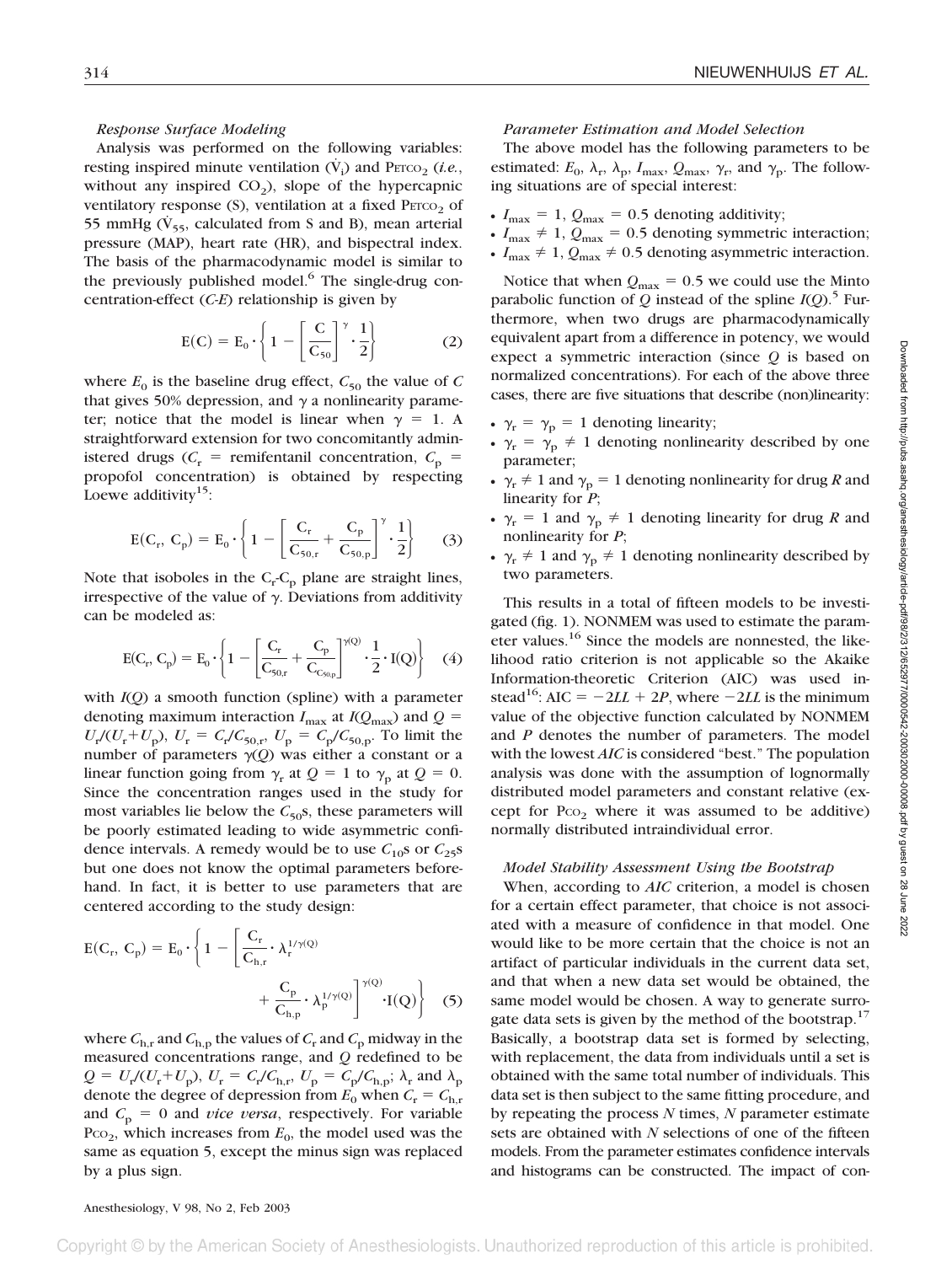**Fig. 1. Schematic representation of the 15 different pharmacodynamic model (M) possibilities. Models 1 to 5: additive interaction between propofol (p) and remifentanil (r) with different values for**  $\gamma_r$  and  $\gamma_p$  per model; models 5 to 10: **nonadditive interactions at a value of Qmax equal to 0.5 (***i.e.***, symmetric interactions)** with different values for  $\gamma_r$  and  $\gamma_p$ **per model; models 11 to 15: nonadditive interactions at a value of Qmax not equal to 0.5 (nonsymmetrical interactions)** with different values for  $\gamma_r$  and  $\gamma_p$  per **model.**



straining certain parameters to fixed values, and therefore identifiability, can then be studied visually. The number of times a model is selected is a measure of our confidence in the model. In our analysis *N* was set at 1000.

The bootstrap procedure was implemented in a  $C++$ program that generates bootstrap data sets, NONMEM control files with appropriately fixed parameters, runs NONMEM and reads back the estimated parameter values and the minimum value of the objective function. When NONMEM returned an error status regarding parameter boundary problems (despite carefully chosen initial conditions and boundaries) or rounding errors, the model that was fitted was deemed to be not supported by the data. This, in principle, gives a bias towards the simpler models. Furthermore, to have a feasible procedure with respect to computer time, we opted not to investigate all possibilities for the statistical model. Initially, interindividual variability was assumed to be present only on parameters  $E_0$ ,  $\lambda_r$ , and  $\lambda_p$ . When the number of times the corresponding variance was estimated to be negligible exceeded *N*/2, this variability term was removed and the bootstrap redone. Confidence intervals were obtained in the traditional way (*i.e.*, estimate  $\pm$  1.96  $\cdot$  SE) and the bootstrap *BC*<sub>a</sub> (bias-corrected and accelerated) method.<sup>17</sup>

## **Results**

All 22 subjects completed the protocol without majornor-respiratory- side effects. The durations of the studies ranged from 3 to 4 h per subject. A total of 94 responses were obtained at different drug combinations. The range of the measured arterial remifentanil was 0–2 ng/ml. For propofol all measured concentrations were in the range of 0–2.0  $\mu$ g/ml except one (2.6  $\mu$ g/ml). Consequently  $C_{h,r}$  and  $C_{h,p}$  were set to 1 ng/ml and 1  $\mu$ g/ml, respectively, in the pharmacodynamic model.

A typical example of respiratory studies in one subject is given in figure 2. Its shows the control response (no drugs given) with a slope of  $2.41 \cdot \text{min}^{-1} \cdot \text{mmHg}^{-1}$ , the effects of 1.5  $\mu$ g/ml propofol (a 66% reduction of the slope of the  $\dot{V}_i$ -CO<sub>2</sub> response to  $0.81 \cdot \text{min}^{-1} \cdot \text{mmHg}^{-1}$ ) and 1 ng/ml remifentanil (a parallel shift of the response curve with a slope of  $2.21 \cdot \text{min}^{-1} \cdot \text{mmHg}^{-1}$ ) alone, and the effect of that drug combination, which was greater than the sum of the effects of either drug alone ( $a > 90\%$ ) depression of the slope to  $0.2 1 \cdot \text{min}^{-1} \cdot \text{mmHg}^{-1}$ ).



**Fig. 2. Four ventilatory carbon dioxide response curves of one subject. The control response had a slope of 2.4 l/min per mmHg. While propofol decreased the slope to 0.8 l/min per** mmHg, remifentanil caused a parallel shift to higher Pco<sub>2</sub> values of about 12 mmHg (slope  $= 2.2$  l/min per mmHg). The **combined administration yielded both a reduction in slope of** the response curve (slope  $= 0.2$  l/min per mmHg) and a right**ward shift of about 20 mmHg. These observations suggest synergy on the slope of hypercapnic response and ventilation at a** fixed PETCO<sub>2</sub>.

merican Society of Anesthesiologists. Unauthorized reproduction of this article is prohibited.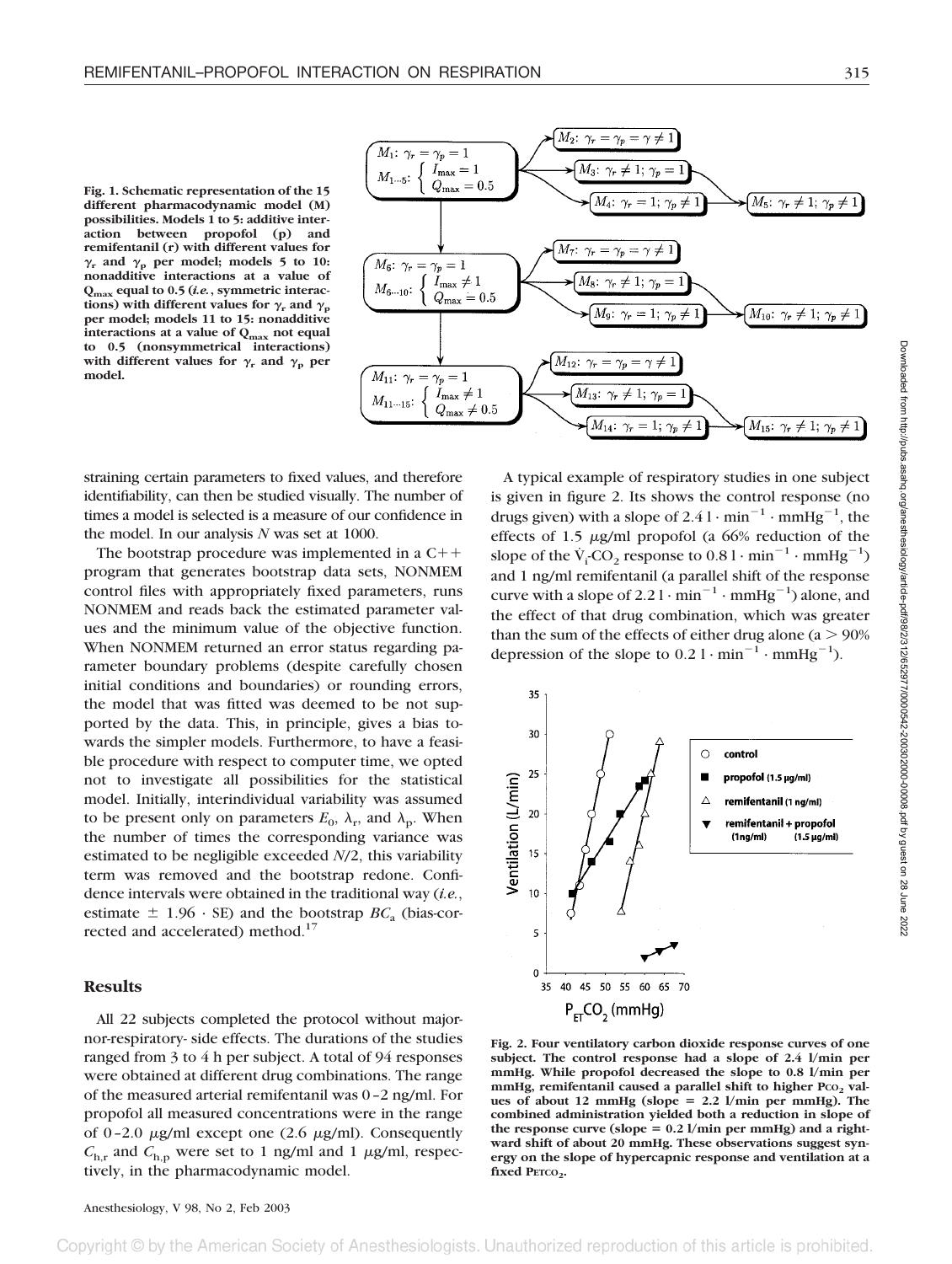**Table 1. Results of the Bootstrap-based Model Selection**

|                                                         | Model |      |     |     |    |     |          |     |    |     |    |     |    |    |     |            |              |
|---------------------------------------------------------|-------|------|-----|-----|----|-----|----------|-----|----|-----|----|-----|----|----|-----|------------|--------------|
|                                                         |       | 2    | 3   | 4   | 5  | 6   |          | 8   | 9  | 10  |    | 12  | 13 | 14 | 15  | Nonlinear* | Interaction† |
| Resting $V_i$ , I/min                                   |       | 0    |     |     |    | 68  | $531\pm$ | -81 | 74 | 46  |    | 145 | 12 | 5  | -33 | 929        | 998          |
| $V_{55}$ , l/min                                        | 0     | 28   | 32  |     | 22 | 0   | 431‡     | -37 | 0  | 268 | 0  | 128 |    |    | 47  | 1.000      | 912          |
| Resting PETCO <sub>2</sub> , mmHg                       | 53    | 29   | 56  | 11  | 41 | 130 | 357‡     | 150 | 35 | 68  | 10 | 31  | 13 |    | 9   | 717        | 810          |
| S, $\cdot$ min <sup>-1</sup> $\cdot$ mmHg <sup>-1</sup> | 22    | 81   | 16  | 24  | 16 | 3   | $357+$   | 18  | 4  | 261 |    | 106 | 2  | 3  | 86  | 974        | 841          |
| Heart rate, beats/min                                   | 156   | 240‡ | 133 | 121 | 20 | 69  | 210      |     | 8  |     | 6  | 10  |    |    | 0   | 769        | 311          |
| MAP, mmHg                                               | 664‡  | 3    | 13  | 6   |    | 140 | 81       | 9   | 18 | 2   | 3  | 23  | 4  |    |     | 193        | 292          |

The analysis was performed on 1,000 data sets created by the bootstrap method and based on 22 original studies. The values are the number of times that that specific model was chosen by Akaike's Information Criterion. The corresponding model was used in the analysis of the original data set.

\* Total number of times that a nonlinear model (models 2–5 + 7–10 + 12–15) was chosen. † Total number of times that a nonadditive interaction model (models 6–15) was chosen. ‡ indicates the most frequently chosen numbers.

MAP = mean arterial pressure; Petco<sub>2</sub> = end-tidal pressure of carbon dioxide; S = slope of the hypercapnic ventilatory response; V<sub>55</sub> = ventilation at a fixed Petco<sub>2</sub> of 55 mmHg;  $V_i$  = inspired minute ventilation obtained without any inspired carbon dioxide.

In table 1 the results of the bootstrap based model selection are given. For all respiratory variables, model 7 seemed best fitted to describe the data (*i.e.*, nonlinear relationship between drugs and effect, synergistic interaction,  $Q_{\text{max}} = 0.5$ ; *i.e.*, indicating that interaction was symmetric) (fig. 1). The population estimates  $\pm$  SE and 95% confidence intervals –as derived from the NONMEM analysis– of the response surfaces are given in table 2 and for resting  $\dot{V}_i$ , resting  $P_{ETCO_2}$ ,  $\dot{V}_{55}$  and S in figures  $3-6$ . At 1 ng/ml and 1  $\mu$ g/ml, remifentanil and propofol caused  $\sim$ 28% and 13% depression of resting ventilation, respectively. Combining propofol and remifentanil at these same blood concentrations caused 58% depression (equation 4), indicating the synergistic nature of the interaction. Similar observations were made for resting  $PETCO<sub>2</sub>$ ,  $V<sub>55</sub>$  and S, although the synergistic interaction strength was less ( $I_{max}$  resting  $\dot{V}_i = 1.9$  *vs.*  $I_{max}$  resting PETCO<sub>2</sub>,  $\dot{V}_{55}$  and S = 1.2–1.3). At the combined infusion of  $1 \mu g/ml$  propofol and  $1 \mu g/ml$  remifentanil the depression of  $V_{55}$  was 82% (equation 4); the corresponding values for resting PETCO<sub>2</sub> and S were 23% and 69%, respectively.

| In order to get an indication of the spread of data                 |
|---------------------------------------------------------------------|
| points over the surface as well as on the goodness of fit,          |
| we included bubble plots that show the distance of                  |
| individual measured data points from the population                 |
| surface ( <i>i.e.</i> , residuals) (figs. $3-6$ ). These plots show |
| evenly spread data over the tested dose ranges and the              |
| absence of overt misfits.                                           |

The values of baseline mean arterial pressure and heart rate (values before any drug was given) indicate that the subjects were free of agitation or stress during the studies (table 2). The effects of remifentanil and propofol on MAP and HR rate were not as remarkable as their effects on the respiratory variables: depression at 1 ng/ml remifentanil and 1  $\mu$ g/ml propofol ranged from 4 to 12% (table 2). The effect of their combination was expected from the concentration-response curve of the individual agents (*i.e.*, additive interaction or  $I_{\text{max}} = 1$ , linear doseeffect relationship for MAP, nonlinear relationship for HR, table 1).

The BIS® monitor was unable to unearth any sedative effect of remifentanil in the dose range we studied (inert

| Table 2. Population Pharmacodynamic Estimates |                          |                               |                                                         |                    |                |                |                |  |  |  |
|-----------------------------------------------|--------------------------|-------------------------------|---------------------------------------------------------|--------------------|----------------|----------------|----------------|--|--|--|
|                                               | Resting $V_i$ ,<br>l/min | Resting<br>$PETCO2$ ,<br>mmHq | S. $\cdot$ min <sup>-1</sup> .<br>$mm$ Hq <sup>-1</sup> | $V_{55}$ , $I/min$ | MAP, mmHq      | HR, beats/min  | <b>BIS</b>     |  |  |  |
| Baseline value                                | $9.4 \pm 0.3$            | $41.2 \pm 0.1$                | $1.87 \pm 0.01$                                         | $31.4 \pm 1.5$     | $93.0 \pm 1.6$ | 64.1 $\pm$ 1.8 |                |  |  |  |
| $Vi$ 95% CI                                   | $8.8 - 10.0$             | $41.0 - 41.4$                 | $1.84 - 1.89$                                           | 28.4-34.4          | 89.8-96.2      | 60.4-67.7      |                |  |  |  |
| $\lambda$ Remifentanil, %                     | $27.7 \pm 3.5$           | $15.4 \pm 1.2$                | $20.0 \pm 5.4$                                          | $57.7 \pm 3.5$     | $3.7 \pm 1.1$  | $10.6 \pm 2.7$ |                |  |  |  |
| $Vi$ 95% CI                                   | $20.7 - 34.7$            | 13.0-17.8                     | $9.2 - 30.8$                                            | $51.0 - 65.0$      | $1.5 - 5.9$    | $5.2 - 16.0$   |                |  |  |  |
| $\lambda$ Propofol, %                         | $12.6 \pm 3.3$           | $4.2 \pm 0.9$                 | $51.0 \pm 4.5$                                          | $44.3 \pm 3.9$     | $9.9 \pm 1.8$  | $11.9 \pm 3.1$ | $18.9 \pm 1.4$ |  |  |  |
| V <sub>i</sub> 95% CI                         | $6.0 - 19.2$             | $2.4 - 6.0$                   | $42.0 - 60.0$                                           | $37.0 - 52.0$      | $6.3 - 13.5$   | $5.7 - 18.1$   | $16.1 - 21.7$  |  |  |  |
| $I_{MAX}$                                     | $1.9 \pm 0.2$            | $1.3 \pm 0.2$                 | $1.3 \pm 0.1$                                           | $1.2 \pm 0.1$      |                |                |                |  |  |  |
| V <sub>i</sub> 95% CI                         | $1.5 - 2.3$              | $0.9 - 1.7$                   | $1.1 - 1.5$                                             | $1.04 - 1.38$      |                |                |                |  |  |  |
| $Q_{MAX}$                                     | 0.5                      | 0.5                           | 0.5                                                     | 0.5                | 0.5            | 0.5            |                |  |  |  |
| $\gamma$                                      | $0.5 \pm 0.1$            | $0.7 \pm 0.1$                 | $0.4 \pm 0.1$                                           | $0.4 \pm 0.05$     |                | $0.3 \pm 0.1$  |                |  |  |  |
| $V_i$ 95% CI                                  | $0.3 - 0.7$              | $0.5 - 0.9$                   | $0.2 - 0.6$                                             | $0.27 - 0.47$      |                | $0.1 - 0.5$    |                |  |  |  |
| $C_{50,R}$ , ng/ml                            | 3.3                      | 5.4                           | 8.6                                                     | 0.7                |                |                |                |  |  |  |
| $C_{50,P}$ , $\mu$ g/ml                       | 15.8                     | 34.3                          | 1.0                                                     | 0.7                |                |                | 2.7            |  |  |  |

Values are population estimate  $\pm$  SE and 95% confidence intervals as derived from the NONMEM analysis. I<sub>MAX</sub> and Q<sub>MAX</sub> are interaction parameters (see text):  $I_{MAX}$  values greater than one indicate synergy, and  $I_{MAX}$  values equal to one indicate additivity.  $C_{50,R}$  and  $C_{50,R}$  are extrapolated values.

 $\lambda$  = percent decrease at 1 ng/ml remifentanil and 1  $\mu$ g/ml propofol; BIS = bispectral index; HR = heart rate; MAP = mean arterial pressure; S = slope of the hypercapnic ventilatory response;  $\dot{V}_{55}$  = ventilation at a fixed Petco<sub>2</sub> of 55 mmHg;  $V_i$  = inspired minute ventilation obtained without any inspired carbon dioxide.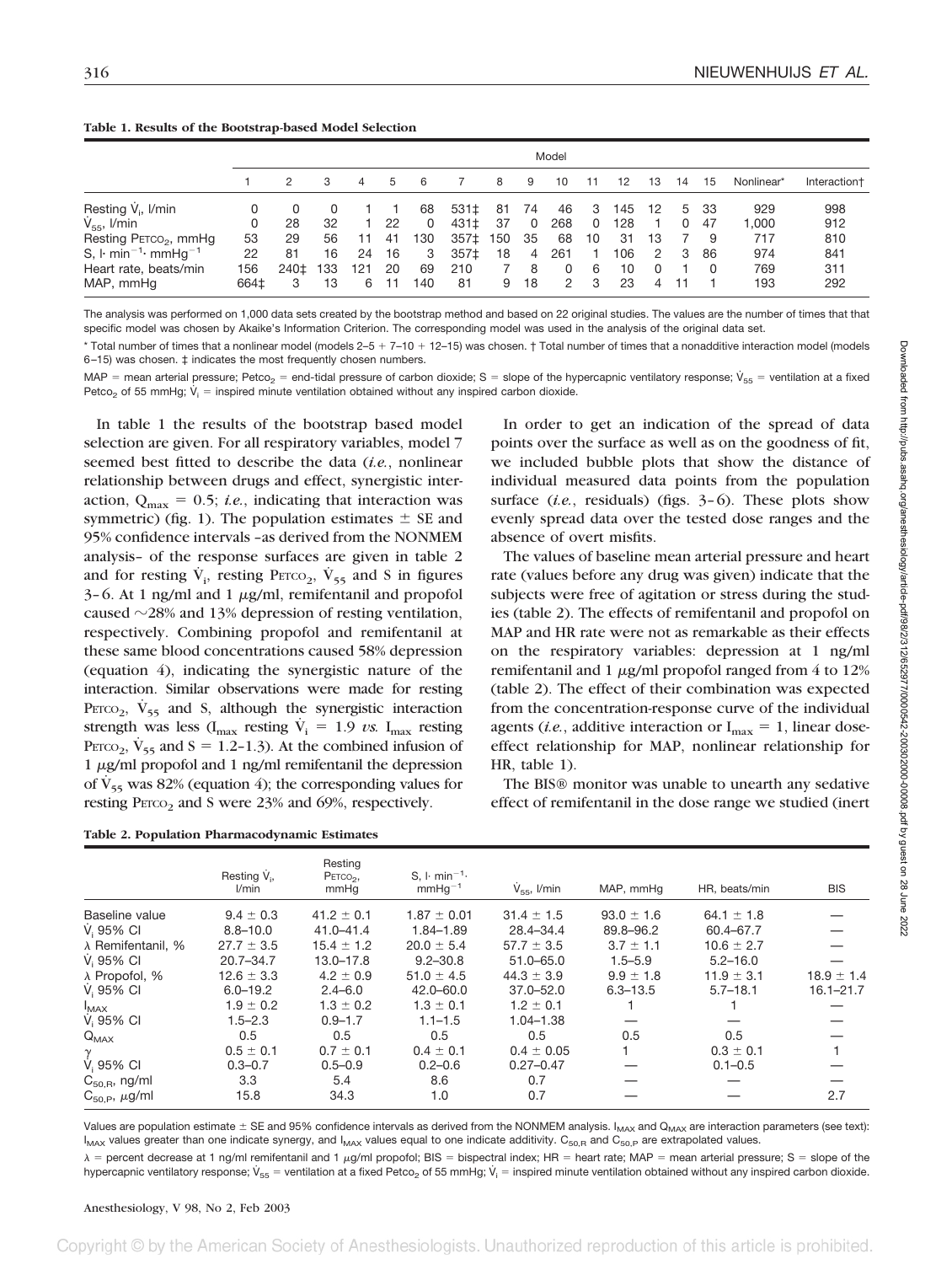

**Resting Ventilation** 

**Fig. 3. Response surface modeling of the interaction of remifentanil and propofol on resting ventilation. (***Left***) Population response surface showing that the propofol–remifentanil interaction is synergistic (I(max) 1.9** - **0.2). Also, the dose-response relationships** between drugs and effect was not linear (for both drugs  $\gamma = 0.5 \pm 0.1$ ). (*Right*) Individual data points and 25, 50 and 75% isoboles. **Open circles denote data point above the surface, closed circles denote data points below the surface. The area of the circles is proportional to the distance from that data point to the surface.**

interaction) (fig. 7). Furthermore, the effect of propofol on the bispectral index was independent of the remifentanil concentration. The propofol–bispectral index relationship was linear with 19% depression of the bispectral index at 1  $\mu$ g/ml plasma level.

## **Discussion**

The main findings of our study are as follows. (1) In the dose range tested, remifentanil (0–2 ng/ml) and propofol  $(0-2.6 \mu g/ml)$  caused a dose-dependent depression of respiration, as observed by an increase in resting PETCO<sub>2</sub> and decreases in resting  $\dot{V}_i$ , slope of the  $\dot{V}_i$ CO<sub>2</sub> response and ventilation at a fixed  $PETCO<sub>2</sub>$  of 55 mmHg. (2) While remifentanil shifts the  $\dot{V}_i$ -CO<sub>2</sub> response curve in a parallel fashion to higher  $Perco<sub>2</sub>$  levels, propofol reduces the slope of the response rather than shifting its position (pivot point at resting  $\dot{V}_i$ ). (3) When combined, the depressant effect of propofol and remifentanil on resting  $\dot{V}_i$ , resting PETCO<sub>2</sub>, S, and  $\dot{V}_{55}$  is synergistic, with the greatest synergy observed for resting  $\dot{V}_i$ . (4) The depressant effect of remifentanil and propofol on blood pressure and heart rate is modest, when given separately; when combined their depressant effect is additive. (5) The bispectral index is sensitive to propofol but not to remifentanil, even when these agents are combined.

## *Pharmacodynamic Modeling*

**The Model.** Similar to our previous study,<sup>6</sup> we used an asymmetric sigmoid function to describe the dose–effect relations. The function may be linear ( $\gamma = 1$ ) or nonlinear ( $\gamma \neq 1$ ). The advantages of this approach have been discussed previously.<sup>6</sup> In short, in contrast to classic sigmoid pharmacodynamic models, such as the inhibitory sigmoid  $E_{\text{max}}$  model,<sup>18</sup> our model predicts apnea at and above certain finite drug concentrations; it can predict negative responses above certain drug concentrations (for example, negative responses may occur when testing the effect of opioids on the ventilatory response to hypoxia) $^{6,19}$ ; and finally, linear respiratory dose-responses may occur in limited dose ranges. $^{20}$  Interaction was modeled as suggested by Minto *et al.*, <sup>5</sup> which is based on the following two ideas: (1) the combination of two drugs should be regarded as one new drug with its own properties, and (2) that these properties depend only on the concentration ratio *Q*. As before, interaction was defined by the function *I*(*Q*), for which we chose a spline (for details see ref. 6). Furthermore, the two drugs used in this study have dissimilar mechanisms of action so that we would not expect their  $\gamma$  to be equal at equipotent concentrations. Therefore, we also included the possibility of a linear  $\gamma(Q)$ . To our surprise  $\gamma_r =$  $\gamma_p = \gamma$  for all tested variables.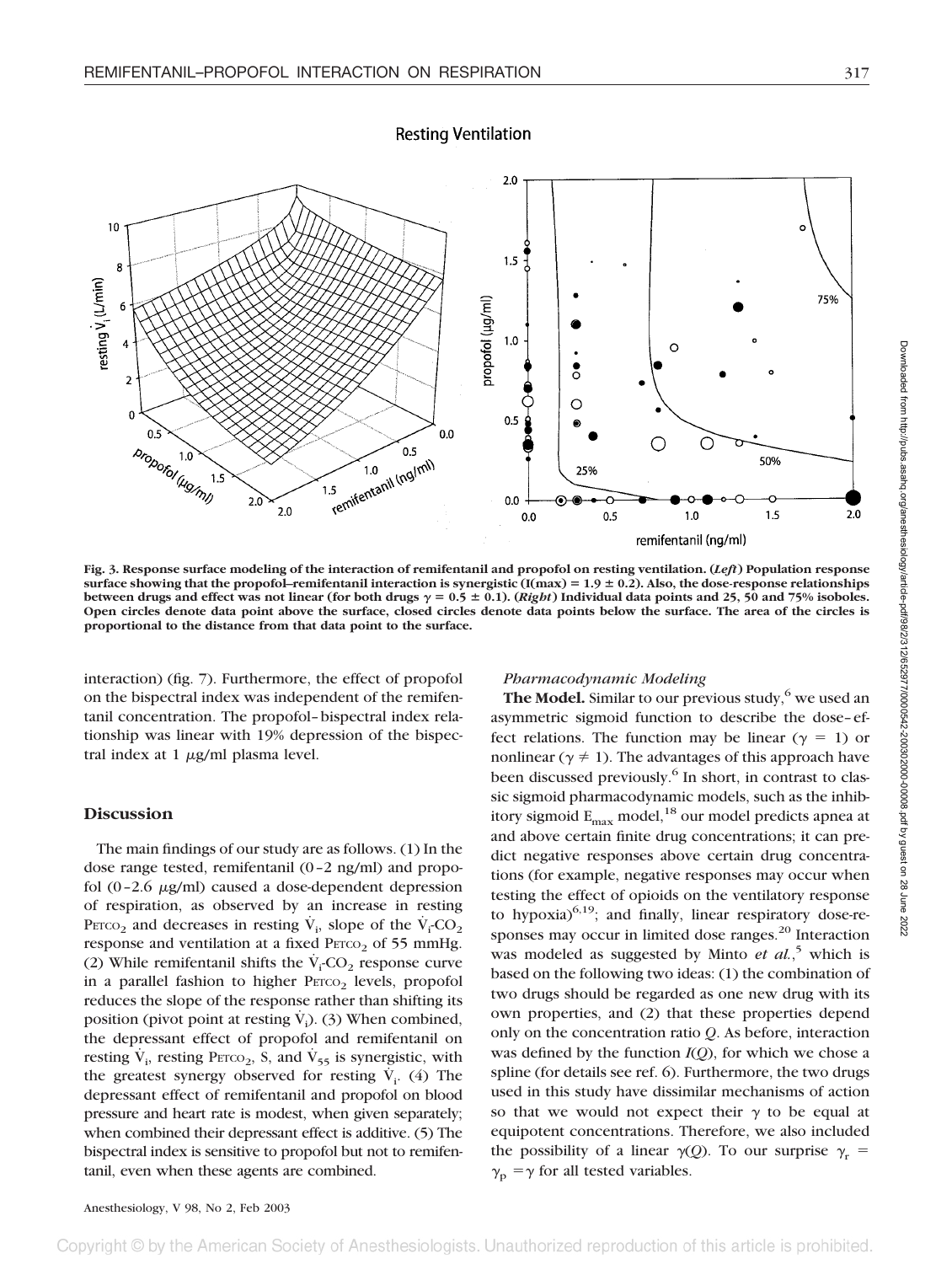

**Fig. 4. Response surface modeling of the interaction of remifentanil and propofol on resting end-tidal carbon dioxide concentration**  $(Perco<sub>2</sub>)$ .  $(Left)$  Population response surface showing that the propofol–remifentanil interaction is synergistic  $(I(max) = 1.3 \pm 0.2)$ . The dose-response relationships between drugs and effect was not linear (for both drugs  $\gamma = 0.7 \pm 0.1$ ). Note that the *x* and *y* axes **are different from the other response surface plots with the origin now facing the reader. (***Right***) Individual data points and 25% isobole. Open circles denote data point above the surface, closed circles denote data points below the surface. The area of the circles is proportional to the distance from that data point to the surface.**

## *Parameterization*

Frequently, pharmacodynamic models incorporate  $C_{50}$ s to describe and compare potencies. Since, in our study, the applied concentration ranges are less than the  $C_{50}$ s, these parameters are poorly estimated with wide and asymmetric confidence intervals. In order to overcome this problem, we introduced the parameter  $\lambda$ , which is the percentage depression at the concentration midway in the plasma concentration range (equation 4).

## *Bootstrap Model Selection*

The method of the bootstrap was applied here to assess the stability of the model selection based on *AIC*. Confidence in a model is then expressed as the number of times a model is chosen. Note that this confidence is not equivalent with the type I or type II error in traditional hypothesis testing. In the space of two nested models, however, the *AIC* is closely related to the type I error and the model selection percentage closely related to the power of the test.<sup>21</sup> When NONMEM produced an error message concerning boundary errors, the model that was tested was most probably overparameterized and would not be selected by *AIC* anyway.

## *Characteristics of Parameter Distributions*

Parameter distributions can be estimated by constructing histograms of the estimated parameter values from the bootstrap runs. With the parameterization utilizing s, their distributions were neither wide nor skewed so that the confidence intervals (obtained from the NON-MEM population estimates  $\pm$  1.96  $\cdot$  SE, table 2) turned out to be equivalent with those obtained from the bootstrap parameter distributions. For example, for  $V_{55}$  the corresponding bootstrap values are baseline value 29.0– 34.0 l/min,  $\lambda_r$  51.0–67.0%,  $\lambda_p$  37.0–52.0%, I<sub>max</sub> 1.08– 1.39 and  $\gamma$  0.22-0.50.

## *Physiologic and Pharmacological Considerations*

Opioids and anesthetics influence respiration by affecting chemical control of breathing, behavioral control of breathing, or, which happens most frequently, by affecting both. Chemical or metabolic control of breathing is coupled to the metabolism and depends on the chemical composition of arterial blood (pH, arterial P $co<sub>2</sub>$ , arterial  $P<sub>O<sub>2</sub></sub>$ ) and brainstem interstitial fluid (pH, brain tissue Pco<sub>2</sub>) *via* actions at peripheral and central chemoreceptors. Behavioral control of breathing allows adjustment of breathing to speech, pain, sedation, arousal, *et cetera*. We tested two sets of respiratory measures: resting variables (resting  $\dot{V}_i$  and resting PETCO<sub>2</sub>) and variables obtained from the ventilatory response to inspired  $CO<sub>2</sub>$  (S and  $\dot{V}_{55}$ ). While S and  $\dot{V}_{55}$  (note that  $\dot{V}_{55}$  determines the position of the ventilatory response slope to  $CO<sub>2</sub>$ , just like parameter B of equation 1) are predominantly chem-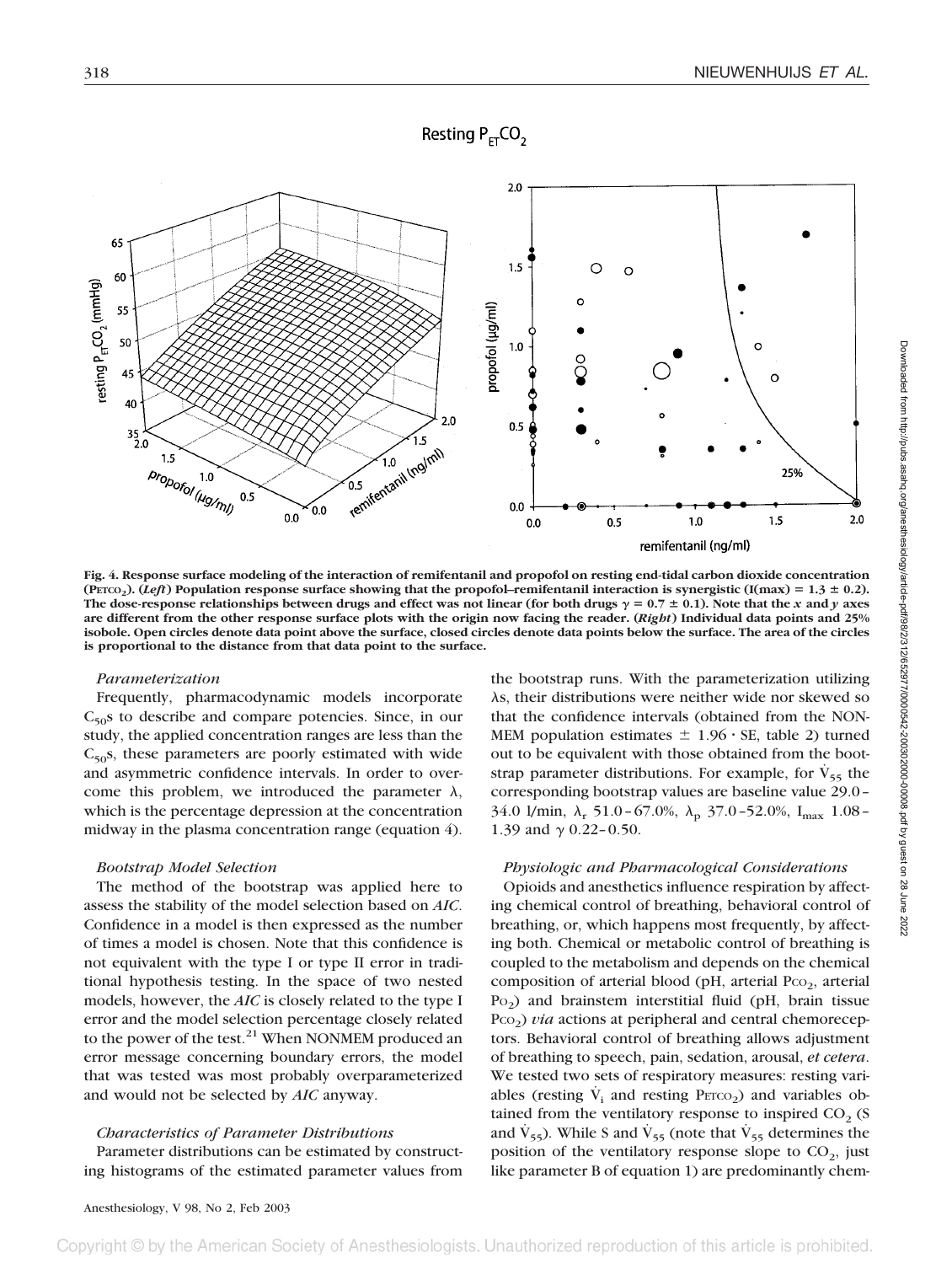

## Ventilation at a fixed  $P_{FT}CO_2$  of 55 mmHg

**Fig. 5. Response surface modeling of the interaction of remifentanil and propofol on ventilation at a fixed PETCO2 of 55 mmHg. (***Left***) Population response surface showing that the propofol–remifentanil interaction is synergistic (I(max) 1.2** - **0.1). The dose**response relationships between drugs and effect was not linear (for both drugs  $\gamma = 0.4 \pm 0.1$ ). The model predicted apnea to occur **at several combinations of propofol and remifentanil, for example, 1.6 ng/ml remifentanil and 2.0 g/ml propofol or 2.0 ng/ml remifentanil and 1.6 g/ml propofol. (***Right***) Individual data points and 25, 50, 75 and 100% isoboles. Open circles denote data point above the surface, closed circles denote data points below the surface. The area of the circles is proportional to the distance from that data point to the surface.**

ical in nature, resting  $\dot{V}_i$  and resting PETCO<sub>2</sub> have both behavioral and chemical components. Attempts have been made to combine all of these 4 variables into a single model.<sup>18</sup> We refrained from such an approach for the obvious reason that blind grouping of data obtained during  $CO<sub>2</sub>$  inhalation and resting variables has little physiologic meaning for the above mentioned reasons. Consequently,  $C_{50}$ s and time constants may differ for data obtained without and with increased inspired  $CO<sub>2</sub>$ . We do believe, however, that grouping resting  $PETCO<sub>2</sub>$ and resting  $V_i$  into a single model has obvious advantages. Such a model should be able to predict apnea at some finite opioid concentration and should possibly be independent of inspired  $CO_2$   $\dot{V}_i$  response data. The proposed (sigmoid Emax) indirect response model lacks both characteristics.18 Incorporation of our asymmetric sigmoid function will allow the modeling of apnea. Further -simulation and experimental- studies are needed to explore this matter.

With respect to chemical control of breathing, we tested two agents with distinct respiratory properties and mechanisms of action. The opioid remifentanil caused a parallel shift of the  $\dot{V}_i$ -CO<sub>2</sub> response towards higher  $P_{CO<sub>2</sub>}$  values with little effect on the slope (fig. 2). However, the anesthetic/sedative propofol caused a reduction of the slope of the  $\dot{V}_i$ -CO<sub>2</sub> response curve (S)

with little to no effect on the position of the curve at resting  $PETCO<sub>2</sub>$  values (fig. 2). We consider the parallel shift of the  $\dot{V}_i$ -CO<sub>2</sub> response curve a typical  $\mu$ -opioid effect, and the reduction of the slope a typical effect of a hypnotic/sedative. Previously, we observed large differences in the effect of intravenous morphine on the slope of the  $\dot{V}_i$ -CO<sub>2</sub> response in men and women,<sup>22,23</sup> with no effect of morphine on the slope in men but a large reduction in women. Taken into account the above, it would be appropriate to suggest that in our previous studies morphine produced greater sedation in women than in men and consequently greater effects on S in women. Indeed, in a recent study in which we assessed the effect of morphine's active metabolite, morphine-6-glucuronide (M6G), on the level of sedation using a numerical rating score, we found greater sedation in women than men while plasma M6G concentrations were equal (R.R. Romberg, B.Sc., A. Dahan, M.D., Ph.D., unpublished observation, January 2002–January 2003). Note however, that our suggestions do not exclude more fundamental sex differences in CNS responses to opioids, such as sex differences in  $\mu$ -opioid receptor density and affinity in regions involved in ventilatory control and pain response.<sup>24</sup>

In agreement with our previous study, $6$  the magnitude of synergy was greatest for resting ventilation. The ob-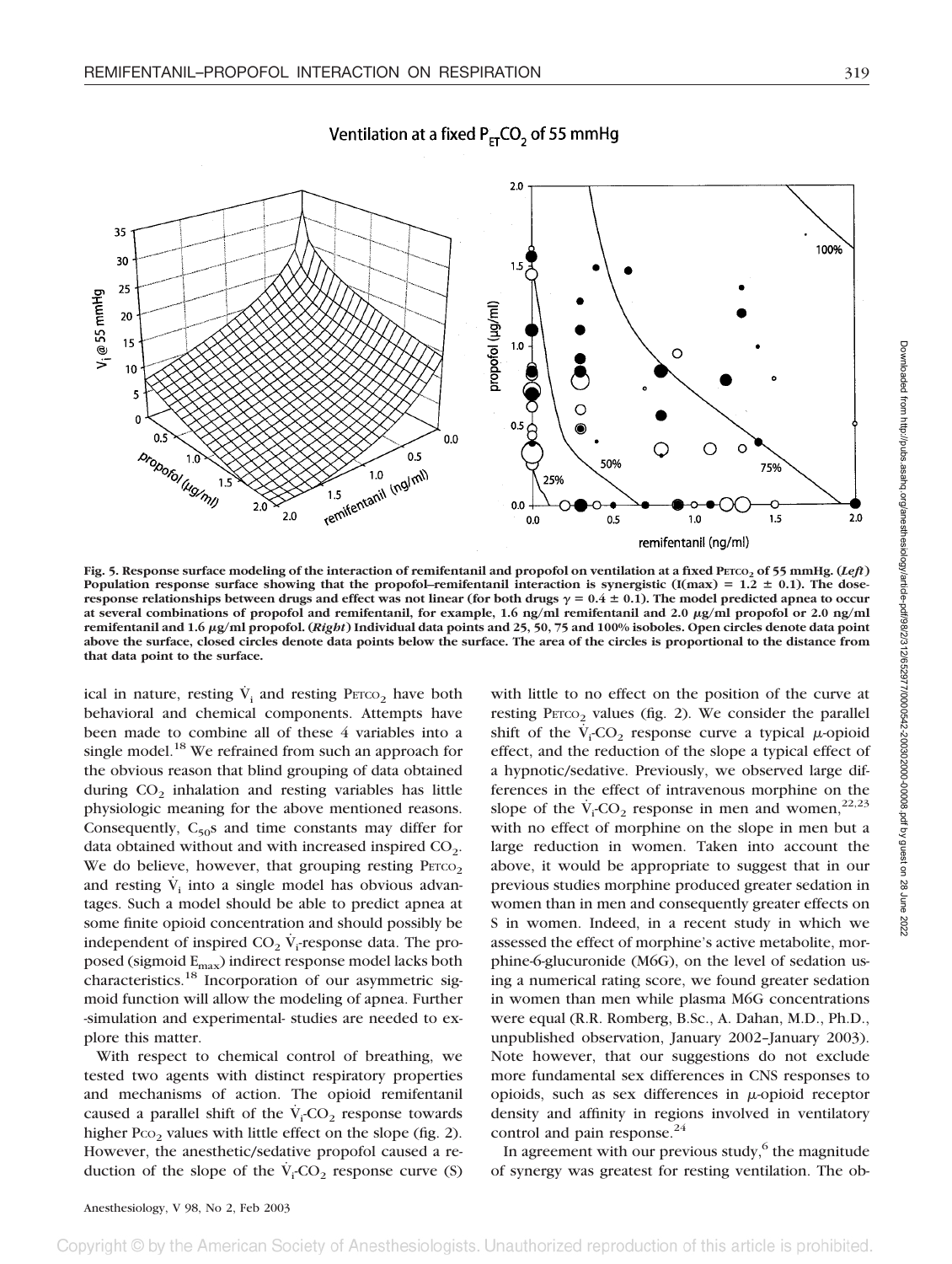

**Fig. 6. Response surface modeling of the interaction of remifentanil and propofol on the slope of the ventilatory response to carbon dioxide or CO2 sensitivity. (***Left***) Population response surface showing that the propofol–remifentanil interaction is synergistic (I(max)**  $= 1.3 \pm 0.1$ ). The dose-response relationships between drugs and effect was not linear (for both drugs  $\gamma = 0.4 \pm 0.1$ ). Note that the **effect on slope was predominantly a propofol effect and to a lesser extend a remifentanil effect. (***Right***) Individual data points and 25, 50 and 75% isoboles. Open circles denote data point above the surface, closed circles denote data points below the surface. The area of the circles is proportional to the distance from that data point to the surface.**



**Fig. 7. Response surface modeling of the interaction of remifentanil and propofol on the bispectral index of the electroencephalogram (BIS). (***Left***) Population response surface showing that the propofol–remifentanil interaction is inert since remifentanil had no effect on bispectral index irrespective of the propofol concentrations. Over this dose range, propofol causes a linear decrease in bispectral index with a 25% decrease occurring at 1.4 g/ml. (***Right***) Individual data points and 25,% isobole. Open circles denote data point above the surface, closed circles denote data points below the surface. The area of the circles is proportional to the distance from that data point to the surface.**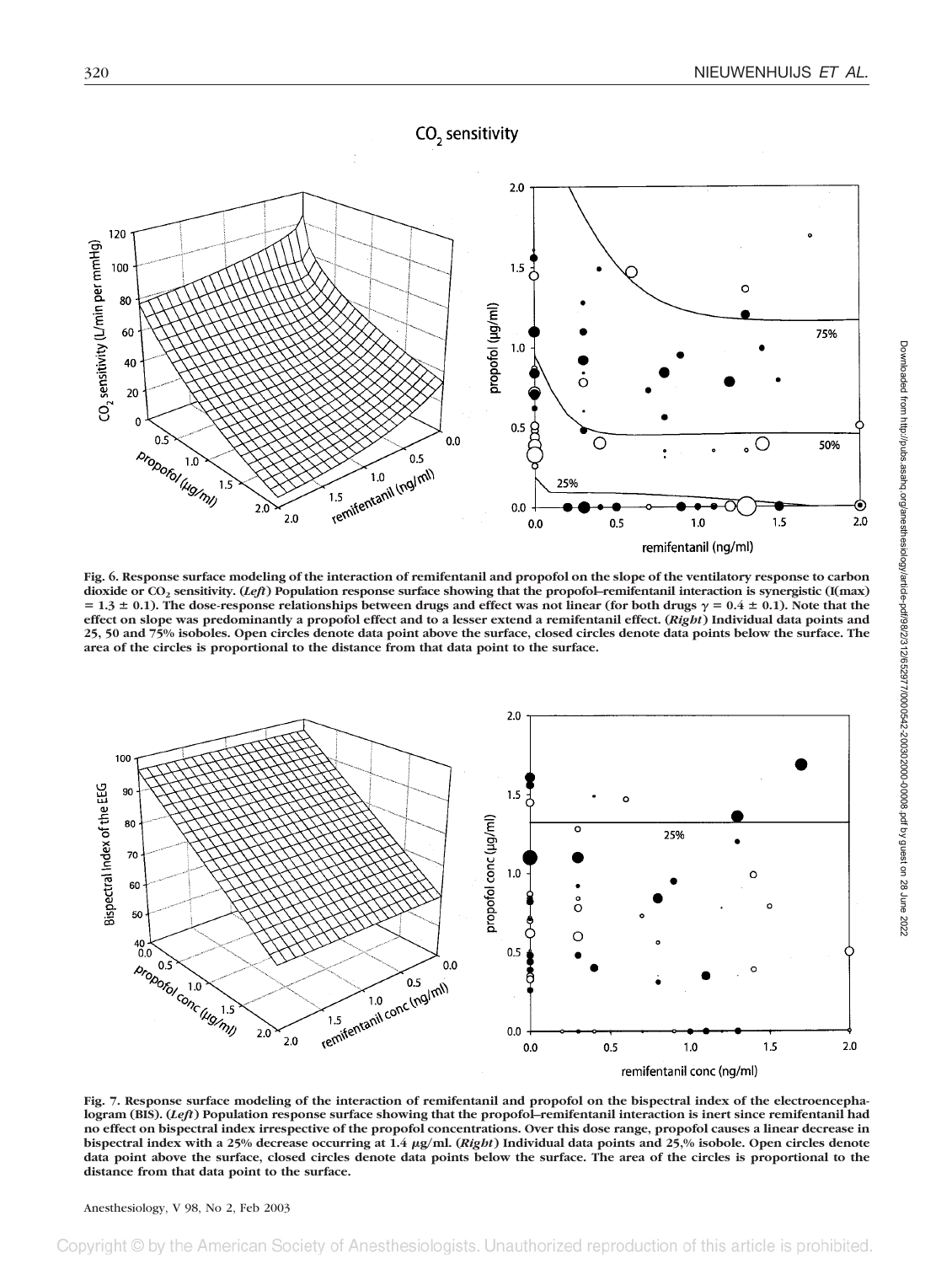

**Fig. 8. (***Top***) The influence of the steady-state or effect-site** propofol concentration on resting PETCO<sub>2</sub> at various constant **remifentanil concentrations. (***Bottom***) The influence of the steady-state or effect-site remifentanil concentration on resting PETCO2 at various constant propofol concentrations. Changing remifentanil concentrations causes marked reductions in resting** end-tidal Pco<sub>2</sub>, irrespective of the propofol concentration, while **changes in propofol concentrations have less of an effect on** resting PETCO<sub>2</sub>, irrespective of the remifentanil concentrations.

served differences in synergy strength (table 2) may be related to the observation that (in)activation of behavioral control does not have a large effect on the chemoreflexes but does increase resting ventilation by a chemoreflex-independent tonic drive.<sup>25</sup> The effect of propofol and remifentanil on resting ventilation has a behavioral component (the patients falls "asleep") and a chemical component (the direct effect of propofol and remifentanil on carotid bodies and respiratory neurons in the CNS) which leads consequently into a maximal synergistic interaction; the effect of both drugs on  $CO_2$ driven ventilation has much less of a behavioral component and is predominantly chemoreceptor-related, and consequently results in less synergistic interaction. The interactions described here are clinically important since they show marked synergistic interactions on resting ventilation and to a lesser extent on resting  $CO<sub>2</sub>$  at low drug concentrations.

## *Parameter Values*

The effects of 1 ng/ml remifentanil and 1  $\mu$ g/ml propofol on resting  $V_i$  were considerably less than their effect



**Fig. 9. Comparison of isoboles of respiratory depression (10– 60% isoboles for increases in PETCO2, data from this study), consciousness and adequate anesthesia (50% probability lines for consciousness and adequate anesthesia in patients undergoing abdominal surgery.**

on  $V_{55}$  (the ratio of  $\lambda$ s is 0.5 for remifentanil and 0.3 for propofol). This is not surprising taking into account the fact that, while resting  $V_i$  is measured in closed-loop conditions and part of the respiratory depression is offset by the gradual increase in resting PETCO<sub>2</sub>,  $V_{55}$  is measured in open-loop conditions and the pharmacokinetics and pharmacodynamic of  $CO<sub>2</sub>$  (and the effect the tested drugs have on CO<sub>2</sub> pharmacokinetics/pharmacodynamics) have been effectively removed.

The extrapolated  $C_{50}$  values from this study correspond well with studies from the literature. For example, the remifentanil  $C_{50}$  of  $V_i$  at an increased and fixed  $PETCO<sub>2</sub> obtained from a single bolus of 0.5  $\mu$ g/kg was$ of the same order of magnitude as our observation  $(1.1 \text{ ng/ml } vs. 0.7 \text{ ng/ml in this study, table } 2)$ .<sup>26</sup> Note that, in this latter study, remifentanil concentrations were not measured but obtained from the literature. These  $C_{50}$  values are a factor of 10 smaller than those observed for changes in spectral edge frequency of the electroencephalogram, $^{12}$  and 4 to 5 times smaller than those observed for 50% probability of adequate anesthesia during abdominal surgery (in combination with 66% nitrous oxide). $27$  These findings indicate the higher opioid sensitivity of CNS sites involved in ventilatory control compared to sites involved in behavioral state control and suppression of somatic and autonomic responses. Remifentanil is about 80–100 times more potent than alfentanil in depressing  $V_{55}$ .<sup>6,26</sup> At present we are unaware of any previous respiratory pharmacokinetic or pharmacodynamic data for propofol.